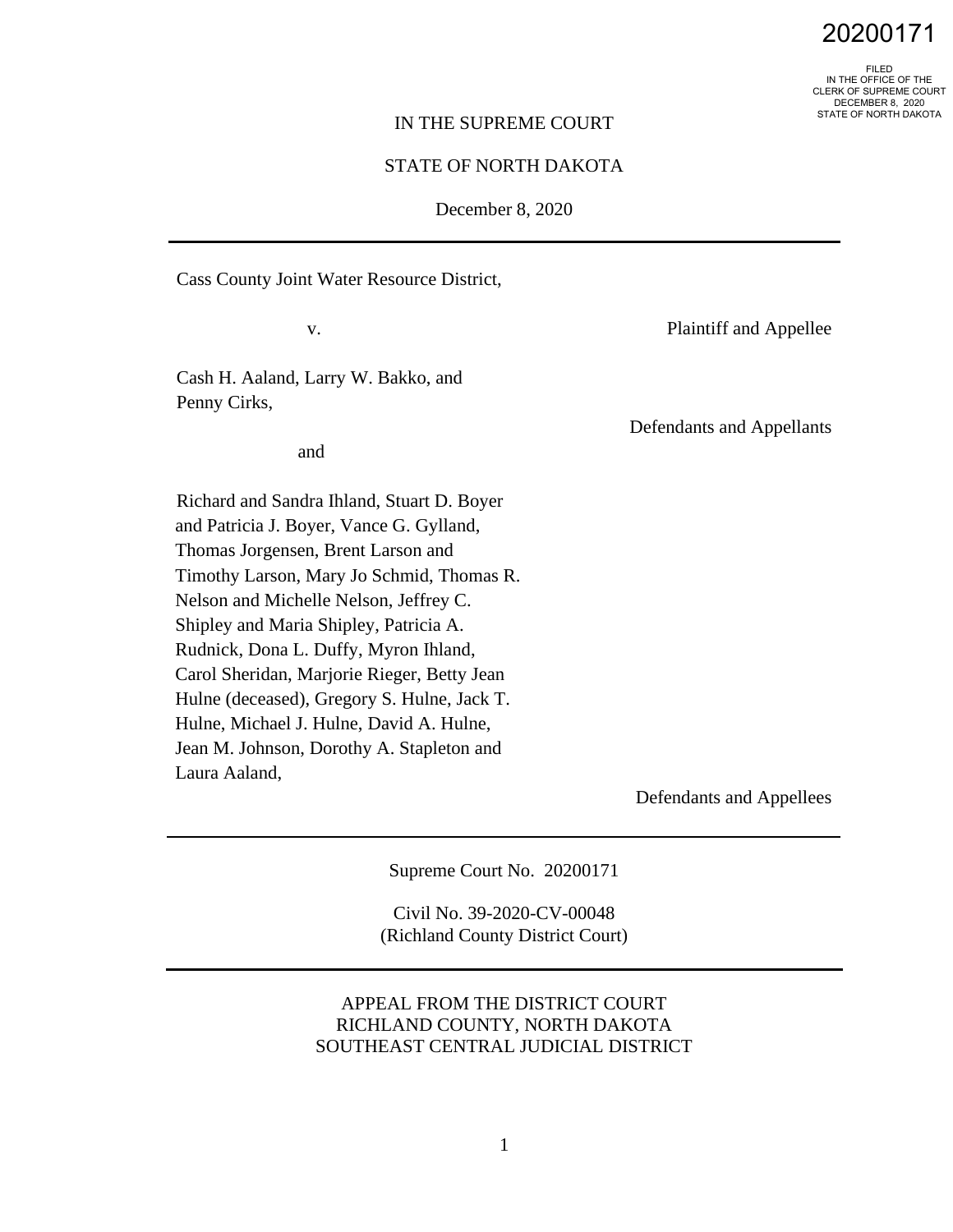# **REPLY BRIEF OF APPELLANT \*\*\* ORAL ARGUMENT REQUESTED \*\*\***

# AALAND LAW OFFICE, LTD.

By: Jennifer A. Braun (ND ID 06875) 415 11th St. S.; P.O. Box 1817 Fargo, ND 58107-1817 Telephone: 701-232-7944 Facsimile: 701-232-4037 Attorney for the Appellants officemanager@aalandlaw.com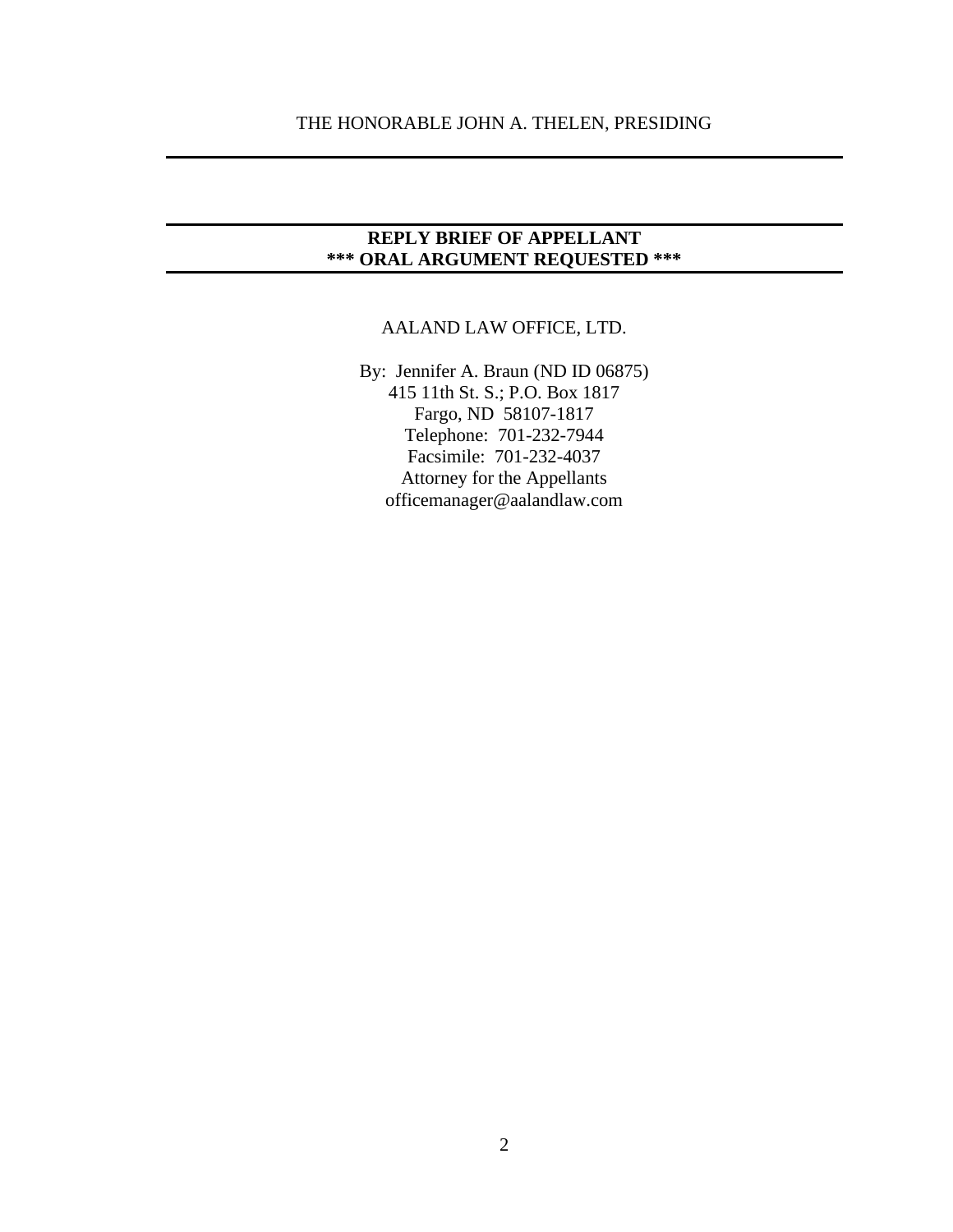# TABLE OF CONTENTS

| Paragraph |
|-----------|
|           |
|           |
|           |
|           |

 $\mathcal{L}^{\text{max}}$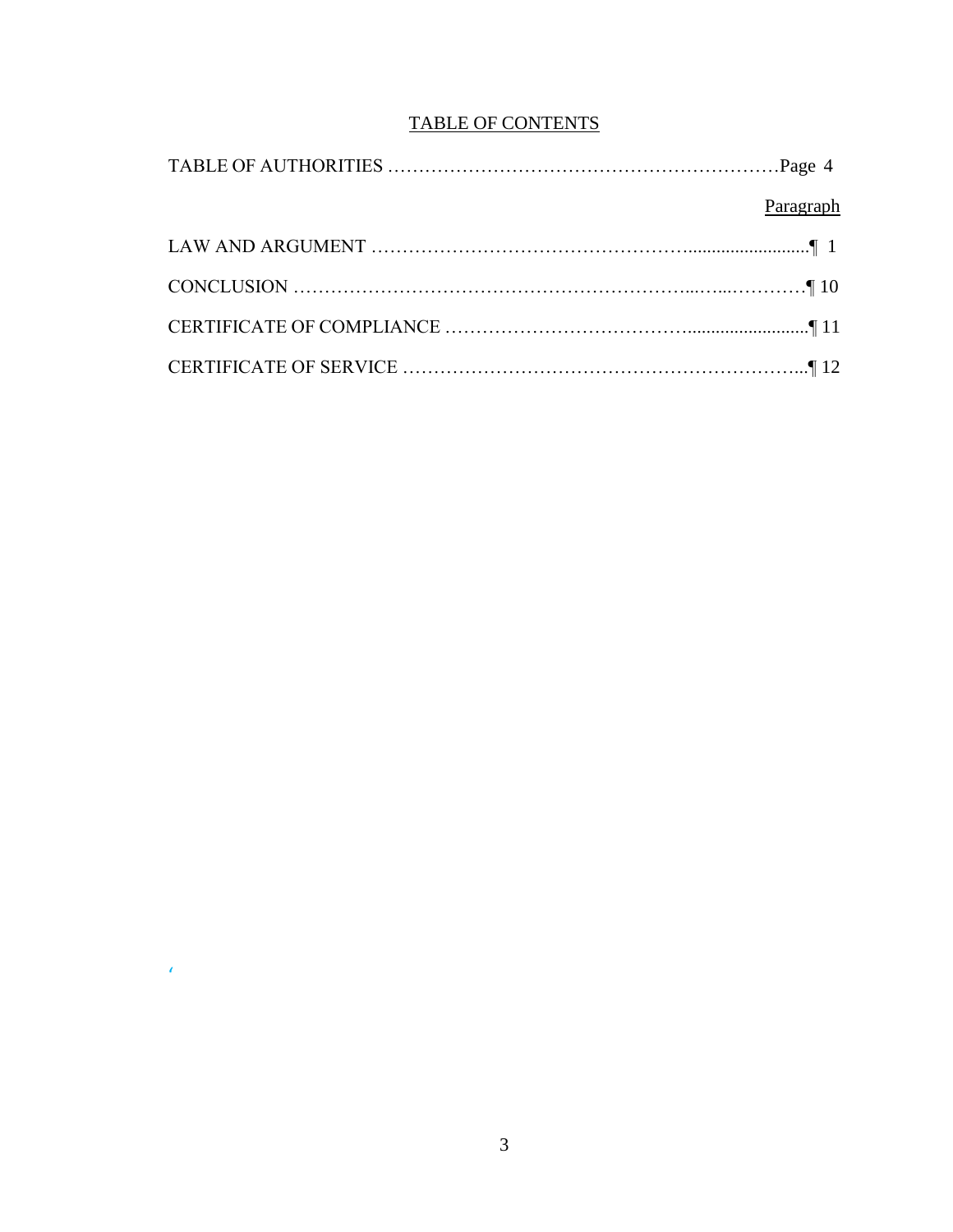# TABLE OF AUTHORITIES

| NORTH DAKOTA STATE CASES                                                                                                                                           |
|--------------------------------------------------------------------------------------------------------------------------------------------------------------------|
| Alliance Pipeline L.P. v. Smith,                                                                                                                                   |
| In re 2015 Application for Permit to Enter Lands for Surveys and<br>Examinations Associated with a Proposed N. Dakota Diversion &<br><b>Associated Structures,</b> |
| Square Butte Elec. Co-op. v. Dohn,                                                                                                                                 |
| UNITED STATES SUPREME COURT CASES                                                                                                                                  |
| Loretto v. Teleprompter Manhattan CATV Corp.,                                                                                                                      |
| <b>CONSTITUTIONAL PROVISIONS</b>                                                                                                                                   |
|                                                                                                                                                                    |
| <b>STATUTES</b>                                                                                                                                                    |
|                                                                                                                                                                    |
|                                                                                                                                                                    |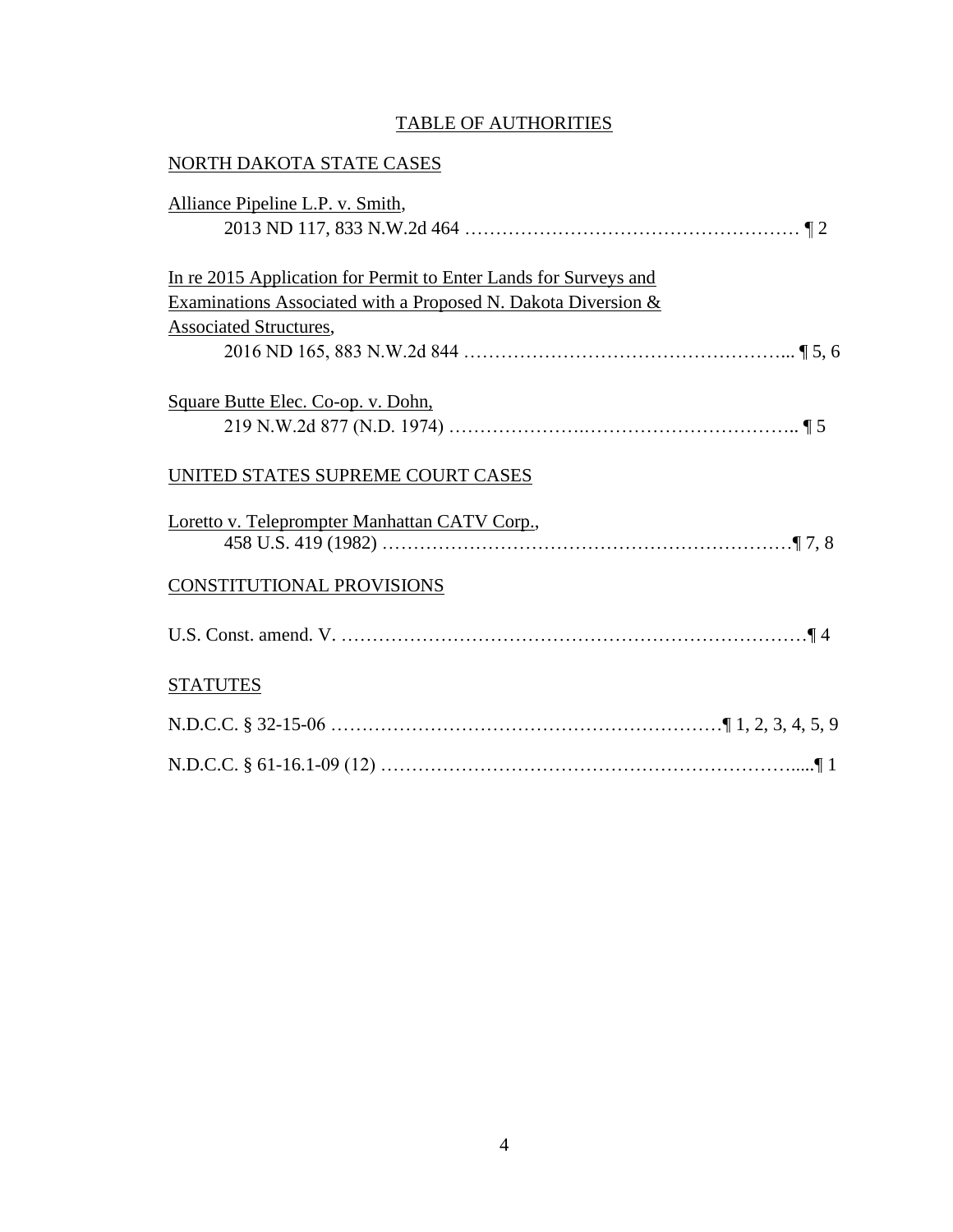#### LAW AND ARGUMENT

[¶ 1] In order to determine whether or not the Order Granting Right of Entry amounted to a taking, the District asks this Court to ignore the totality of the circumstances and instead, look at whether the District is within the class of persons entitled to exercise eminent domain. The District states again and again in its brief that because the District is within the class of persons entitled to exercise the privilege of eminent domain pursuant to North Dakota Century Code § 61-16.1-09(12), therefore the Order allowing Right of Entry was proper by the district court. The District tries to draw attention away from the fact that it has already had a Right of Entry Order granted in 2017, allowing the District sixteen and a half months to perform surveys, examinations, and tests under N.D.C.C. § 32-15-06. These are the same examinations and surveys the District asked to conduct once again in the current 2020 Application, this time for an additional nineteen and a half months. Landowners do not assert that any attempt by any entity at successive use of the right of entry statute is unlawful, but as-applied to the facts at hand, the Order Granting Right of Entry is a taking of Landowners' private property without just compensation.

[¶ 2] Landowners contest the district court's order granting entry onto their private properties' for an additional nineteen and a half months and assert that it is a taking. The District has previously had a right of entry pursuant to N.D.C.C. § 32-15-06 to Landowners' private properties beginning in 2017 for sixteen and a half months, during which the District entered onto the properties numerous times to make surveys, complete tests, and conduct examinations. The completion of these surveys and examinations of Landowners' properties by the District is evidenced by solicitation of easements to Landowners after the 2017 Order Granting Right of Entry expired. Similar to Alliance Pipeline L.P. v. Smith, the 2017 Right of Entry Order for the District was for the purpose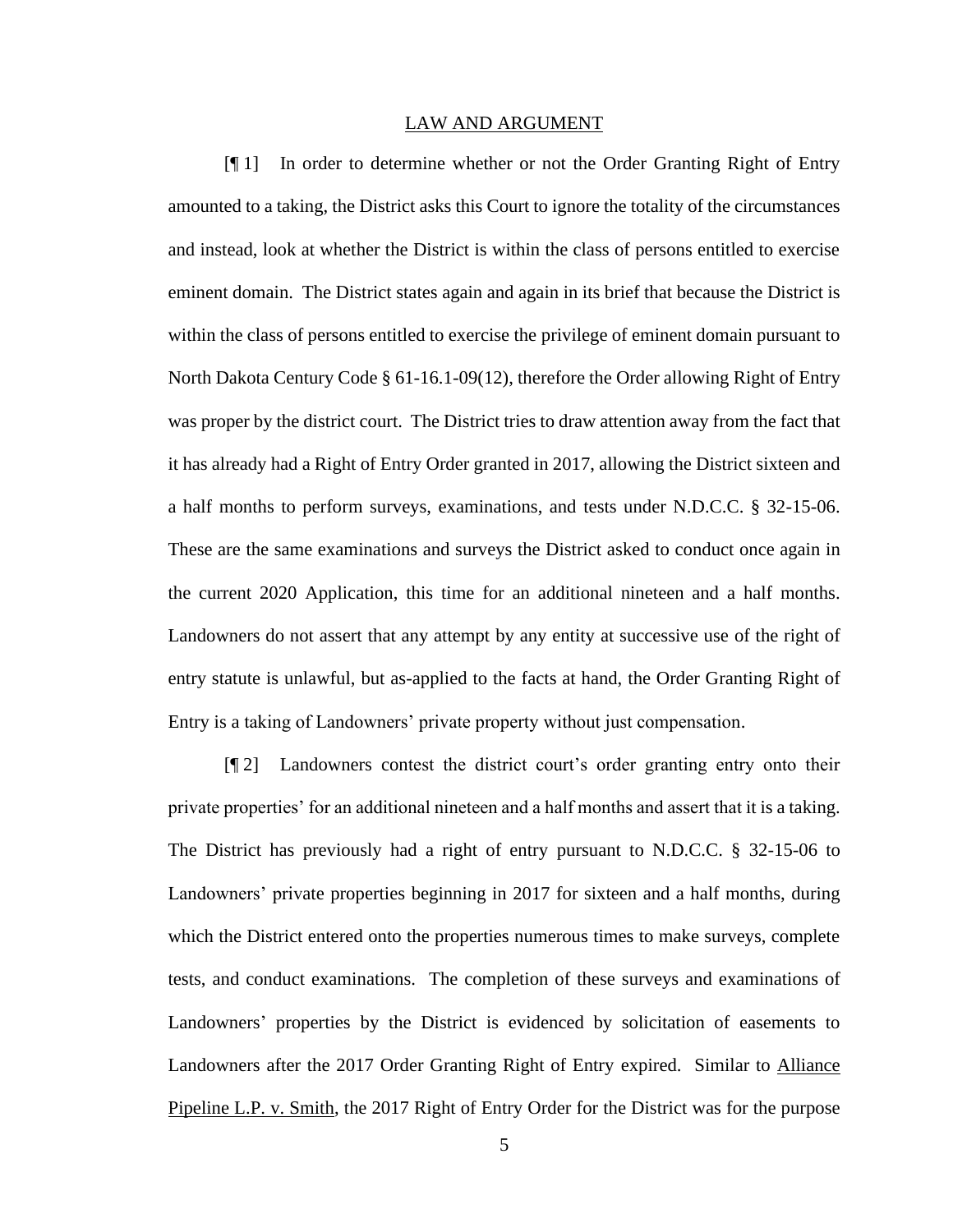of conducting examinations and surveys in contemplation of condemnation for a public use. 2013 ND 117, 833 N.W.2d 464. This Court held in Alliance, "N.D.C.C. § 32–15–06, authorizes an entity in charge of a public use to enter upon another's land and make examinations and surveys in contemplation of condemnation for a public use. Id. at ¶ 19. However, instead of pursuing a condemnation action against Landowners after the expiration of the 2017 Right of Entry Order, the District pursued a successive right of entry order under the preliminary entry statute.

[¶ 3] After the 2017 Order Granting Right of Entry, the record shows that the District had success in ascertaining easements from almost every parcel it deemed necessary, except for the parcels owned by Landowners and a few others who ultimately agreed to easements after the 2020 Application was filed. The Application by the District states in paragraph fifteen "The Joint Board has attempted to obtain the right to enter the Necessary Property by agreement. As of the date of this application, the Landowners of the Necessary Property have not allowed the access necessary to satisfy the requirements of the Project. The Joint Board is therefore requesting this Court issue its Order permitted access to the Necessary Property…." (Appendix "App." 14). The 2020 Application is clear that the District requested the Right of Entry only for properties where easements had already been denied. This further illustrates that instead of proceeding with an eminent domain action against Landowners, the District intentionally circumvented the property rights of Landowners by once again applying for a successive right of entry under N.D.C.C.  $§$  32–15–06.

[¶ 4] The District purportedly states that this is the final application under the right of entry statute, but it does not negate the current Right of Entry Order amounting to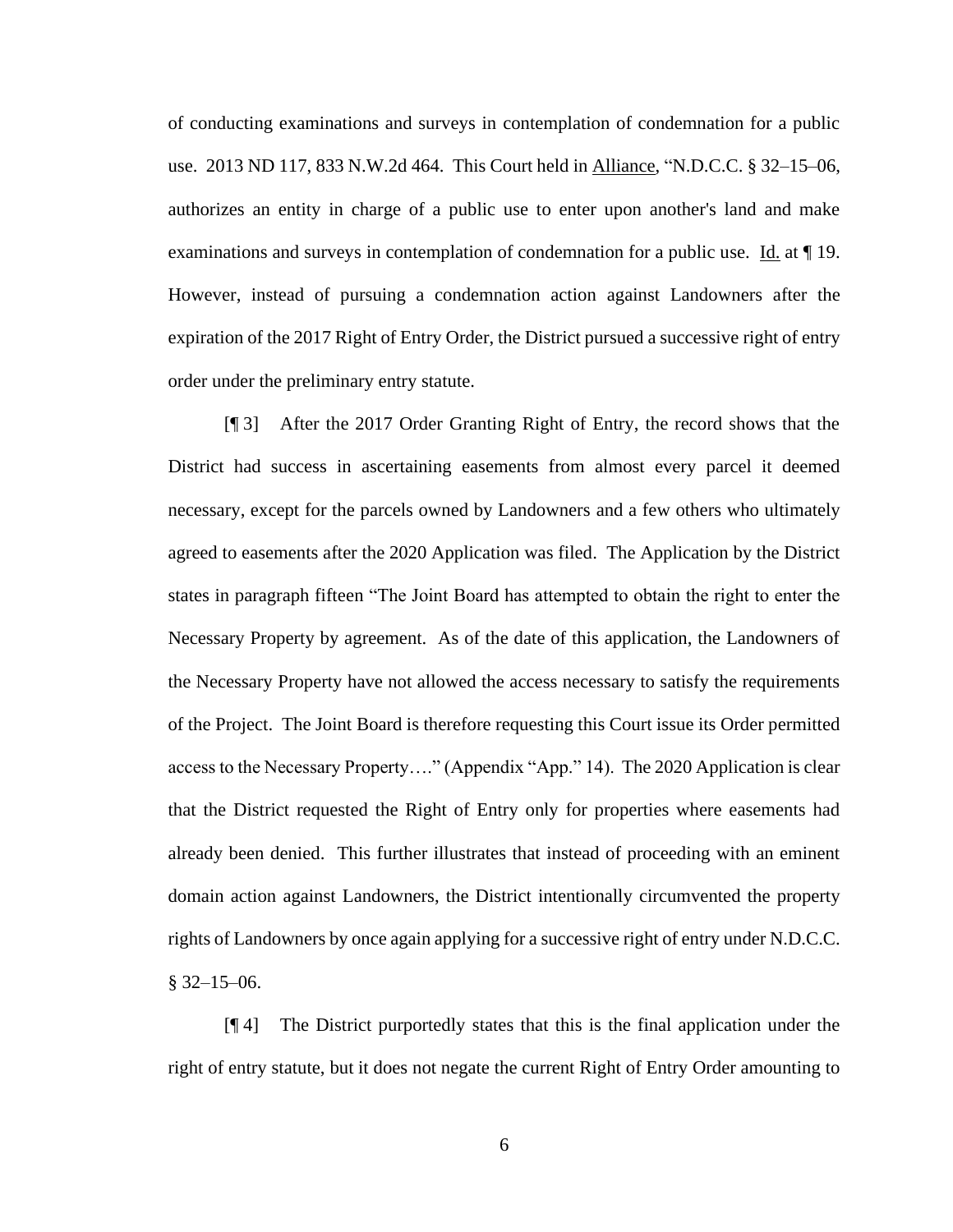a taking. Furthermore, the Order Granting Right of Entry by the District does not specify that this will be the last right of entry granted to the District pursuant to N.D.C.C. § 32–15–06. If the current Right of Entry Order is upheld, there is nothing to stop the District from applying for an additional right of entry once it expires. The District attempts to bolster its use of the right of entry statute by indicating this is the final entry, when there are no legally binding orders affirming the same. Rather, numerous documents exist, showing plans and agenda for future entry onto properties by the District to continue its monitoring and surveying long-term. Based on the current order, the District could continue to apply for and be granted right of entries for continued follow through of testing and surveying, continually ignoring and violating the property rights of the Landowners under the Fifth Amendment of the United States Constitution.

[¶ 5] The case at hand must be distinguished from Square Butte and Brakke despite the arguments by the District. See In re 2015 Application for Permit to Enter Lands for Surveys and Examinations Associated with a Proposed N. Dakota Diversion & Associated Structures, 883 N.W.2d 844 (N.D. 2016) (Cass County Joint Water Resource District v. Brakke, et al. (referred to herein as "Brakke")); Square Butte Elec. Co-op. v. Dohn, 219 N.W.2d 877 (N.D. 1974). The argument made by the District is that the current right of entry order has similar limitations and restrictions imposed by the district courts in Square Butte and Brakke, and therefore this Court should not vacate the Order Granting Right of Entry. The contemplated Right of Entry Order has limitations and a maximum number of times the properties can be entered, but the major distinguishing factor is that the order granting right of entry under N.D.C.C. § 32–15–06 was the first right of entry in Square Butte and Brakke. The entities in Square Butte had not been able to make surveys,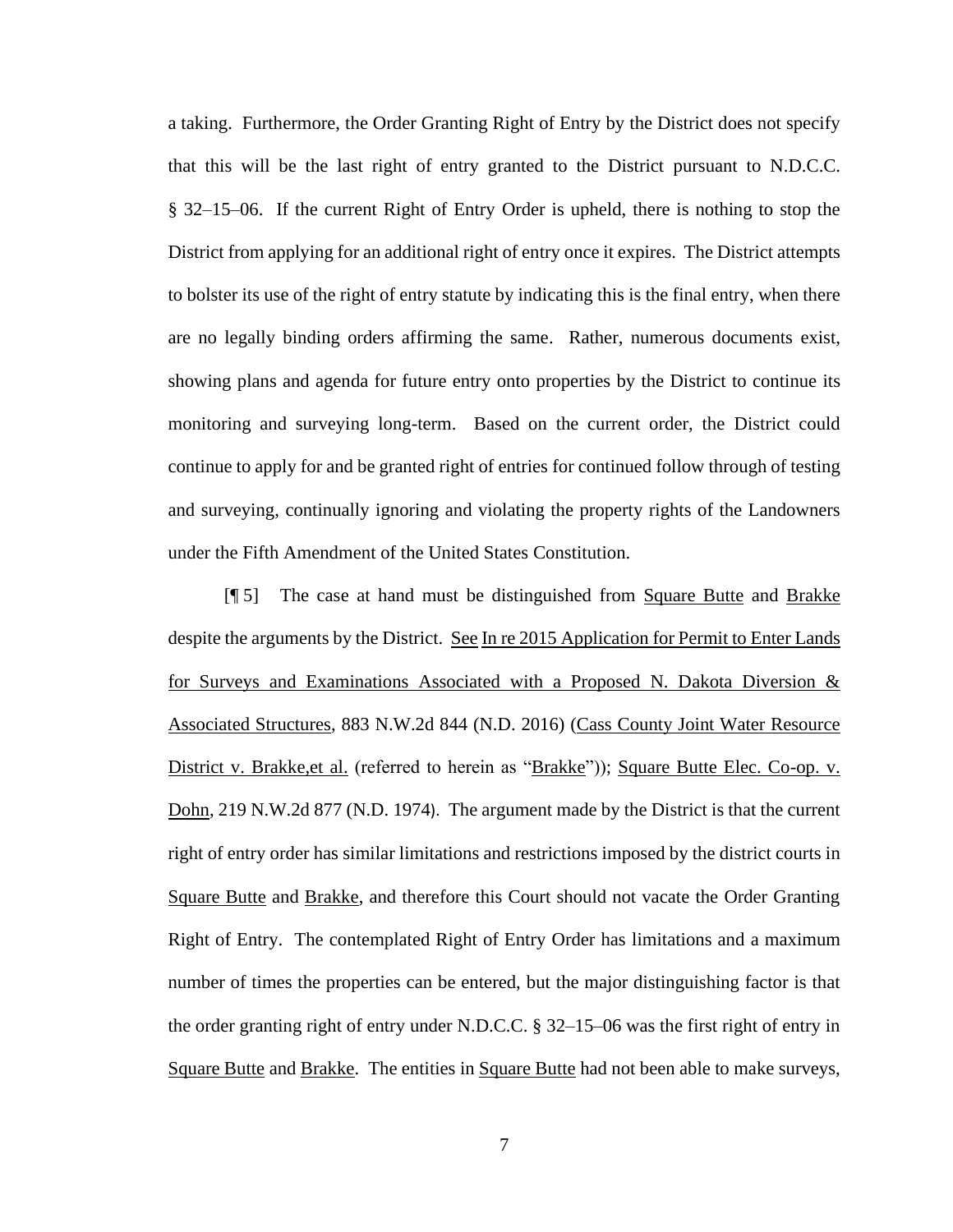examinations, and tests prior to filing for the right of entry under N.D.C.C. § 32–15–06. Unlike in Square Butte and Brakke, the District has already utilized the 2017 Right of Entry Order allowing entry to Landowners' private properties for sixteen and a half months to conduct surveys, examinations, and tests.

[¶ 6] The Landowners' case is distinguished from Brakke not only because it is the second right of entry, but because of the permanent monuments placed on Landowners' private properties by the District. In Brakke, the District's application stated that it needed to bore a limited number of holes on certain properties to obtain subsurface soil samples. Brakke at ¶ 9. The holes would then be filled in after removing enough soil for testing, and restored to their existing condition, including new top soil and seeding in the spring. Id. Unlike in Brakke, the District has placed permanent monuments for surveying on Landowners' properties. The evidence in the record shows that the District plans to utilize those monuments on Landowners' properties in accordance with its long-term environmental monitoring plan.

[¶ 7] The District tries to distinguish Loretto from the case at hand by arguing that it does not involve a significant flood control project and surveys and examinations pursuant to a right of entry statute. However, the lower courts in Loretto originally looked at the greater benefit to society in upholding the statute, rationalizing that the New York statute had "important educational and community benefits." Loretto v. Teleprompter Manhattan CATV Corp., 458 U.S. 419 (1982). When the "character of the governmental action," is a permanent physical occupation of real property, there is a taking to the extent of the occupation without regard to whether the action achieves an important public benefit or has only minimal economic impact on the owner.  $\underline{Id}$  at 419-420. In determining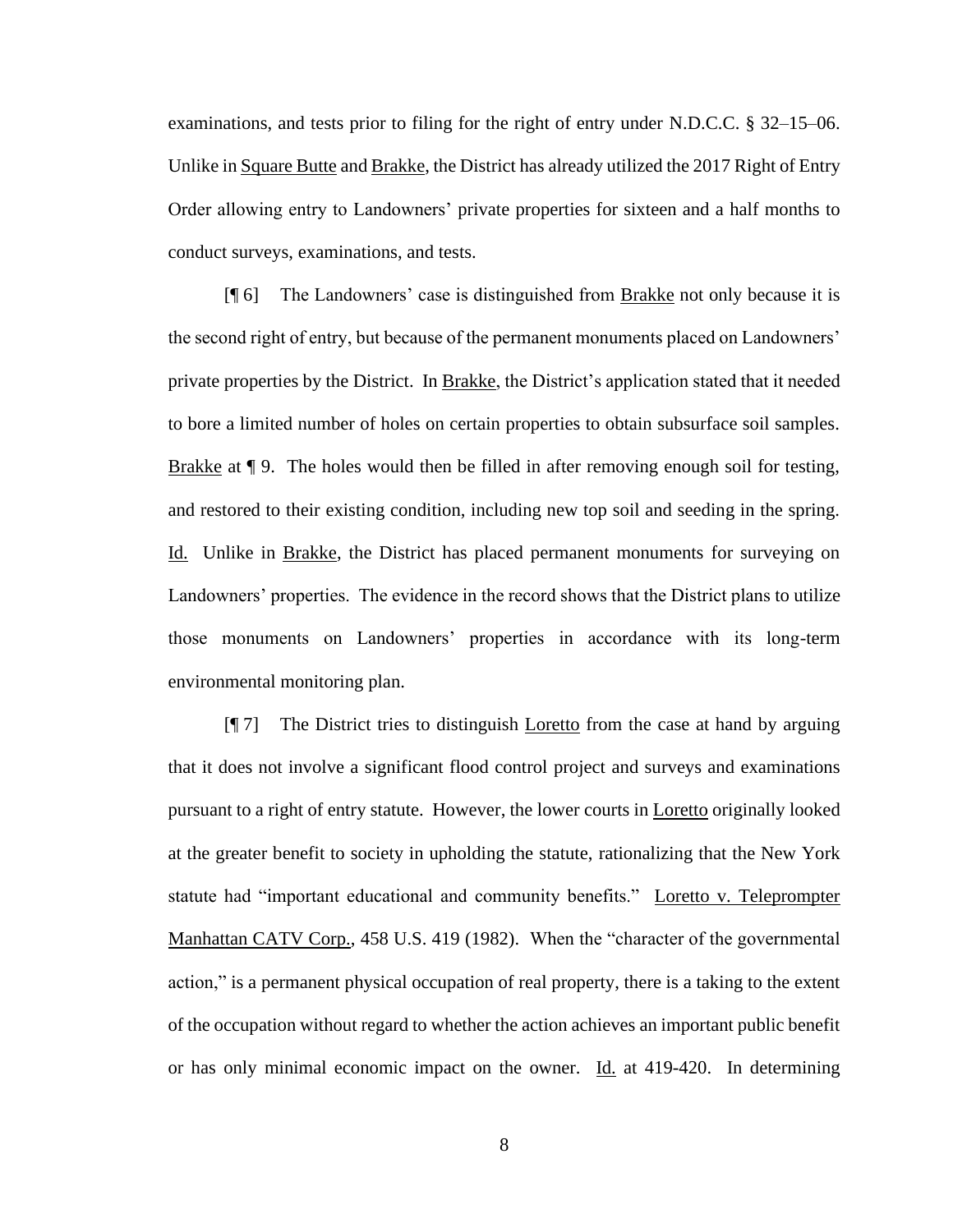whether an invasion amounted to a taking, the United States Supreme Court stated that it relied on:

[T]he character of a physical occupation, clearly establish[ed] that permanent occupations of land by such installations as telegraph and telephone lines, rails, and underground pipes or wires are takings even if they occupy only relatively insubstantial amounts of space and do not seriously interfere with the landowner's use of the rest of his land.

Id. at 430. Not only are the geomorphological markers permanent, but the continued use and long-term monitoring on Landowners' private properties pursuant to the Order Granting Right of Entry amount to a taking.

[¶ 8] What the District fails to address is that the Right of Entry Order destroys one of the most valuable property rights a person has – the right to exclude others. Pursuant to the district court order, the Landowners are being stripped of their right as property owners to exclude others from their properties, this time, for an additional nineteen and a

half months. The United States Supreme Court explained in Loretto,

To the extent that the government permanently occupies physical property, it effectively destroys the owner's rights to possess, use, and dispose of the property. Moreover, the owner suffers a special kind of injury when a stranger invades and occupies the owner's property. Such an invasion is qualitatively more severe than a regulation of the use of property, since the owner may have no control over the timing, extent, or nature of the invasion.

Id. at 420. The Landowners' case is similar to Loretto in that their right to exclude others has been destroyed by the order granting entry, especially since they have no control over the timing, extent, or nature of the invasion despite the limitations imposed within the Order Granting Right of Entry.

[¶ 9] The District's argument that including protective conditions on the right of entry cures the violation of Landowners' property rights and right to privacy is misplaced. The District's arguments suggest that protective conditions on right of entry orders can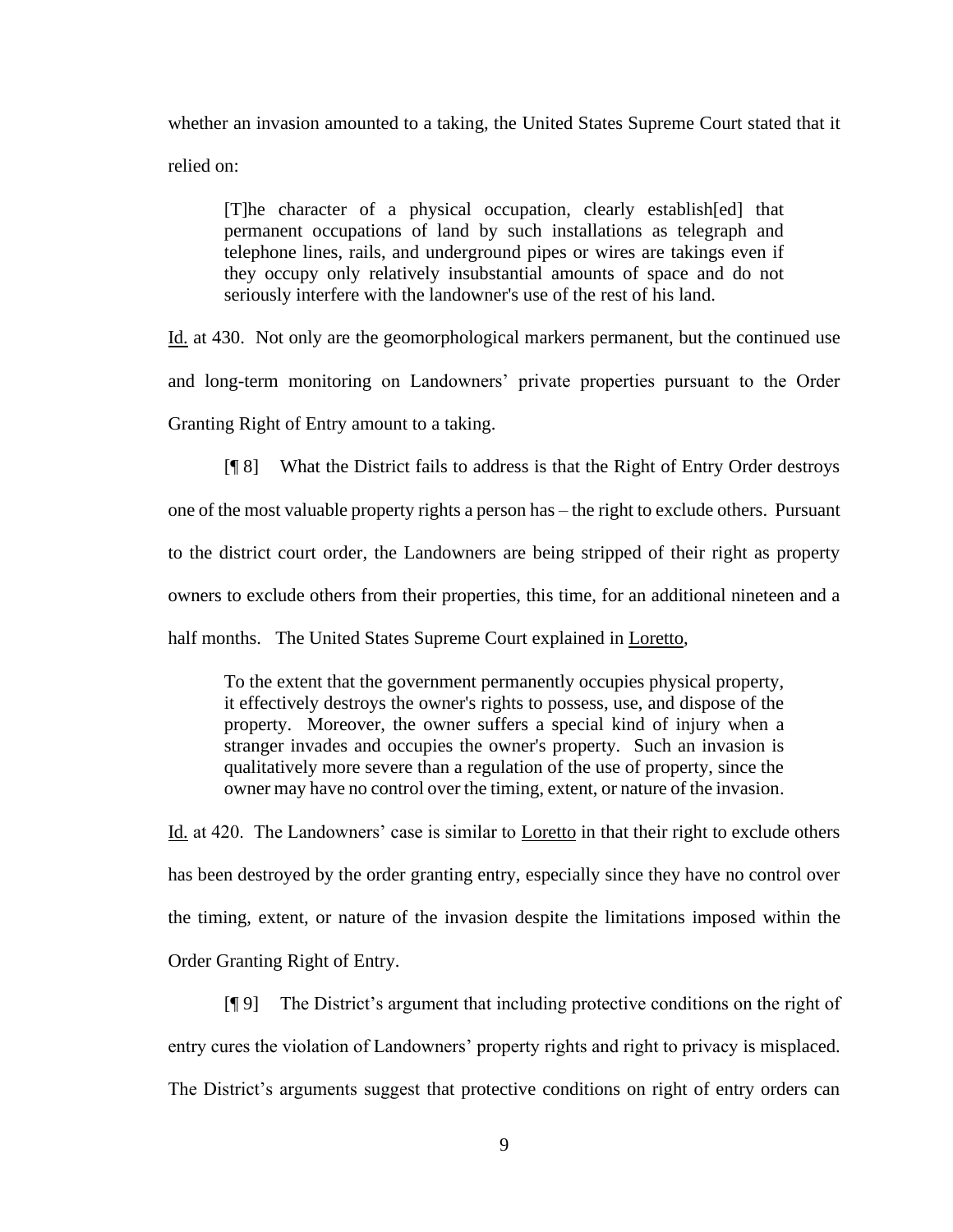somehow negate the fact that such order amounts to a taking, but this is not the case. The fact of the matter is that the District previously applied for an order under the preliminary entry statute found in N.D.C.C. § 32–15–06, and utilized the 2017 Order Granting Right of Entry for sixteen and a half months by conducting examinations, surveys, and tests. Despite the alleged limiting protections on the 2020 Order Granting Right of Entry, the successive order granting right of entry amounts to a taking of Landowners' private properties.

#### **CONCLUSION**

[¶ 10] For the foregoing reasons, Landowners respectfully request this Court to reverse the decision of the district court and vacate the 2020 Order Granting Right of Entry. In addition, Landowners ask this Court to award Landowners attorneys fees and costs.

Respectfully submitted this 8th day of December, 2020.

#### AALAND LAW OFFICE, LTD.

By: */s/ Jennifer A. Braun* Jennifer A. Braun (ND ID 06875) 415 11th St. S.; P.O. Box 1817 Fargo, ND 58107-1817 Telephone: (701) 232-7944 Facsimile: (701) 232-4037 Attorney for Appellants officemanager@aalandlaw.com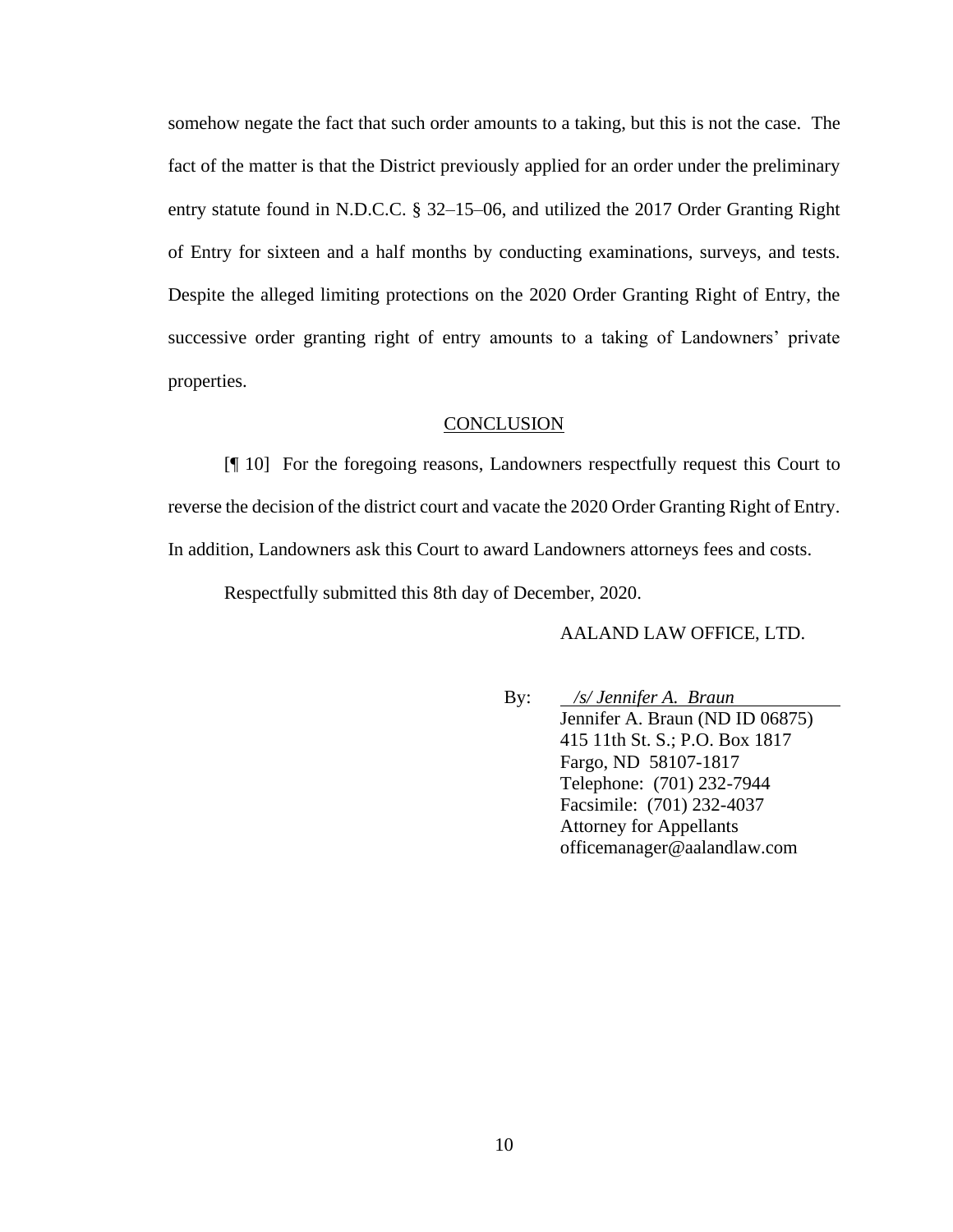# CERTIFICATE OF COMPLIANCE

[¶ 11] The undersigned hereby certifies that this document complies with the page limitation designated in Rule 32(a)(8)(A) of the North Dakota Rules of Appellate Procedure, and further certifies that this document contains ten (10) pages.

Dated this 8th day of December, 2020.

#### AALAND LAW OFFICE, LTD.

By: */s/ Jennifer A. Braun* Jennifer A. Braun (ND ID 06875) 415 11th St. S.; P.O. Box 1817 Fargo, ND 58107-1817 Telephone: (701) 232-7944 Facsimile: (701) 232-4037 Attorney for Appellants officemanager@aalandlaw.com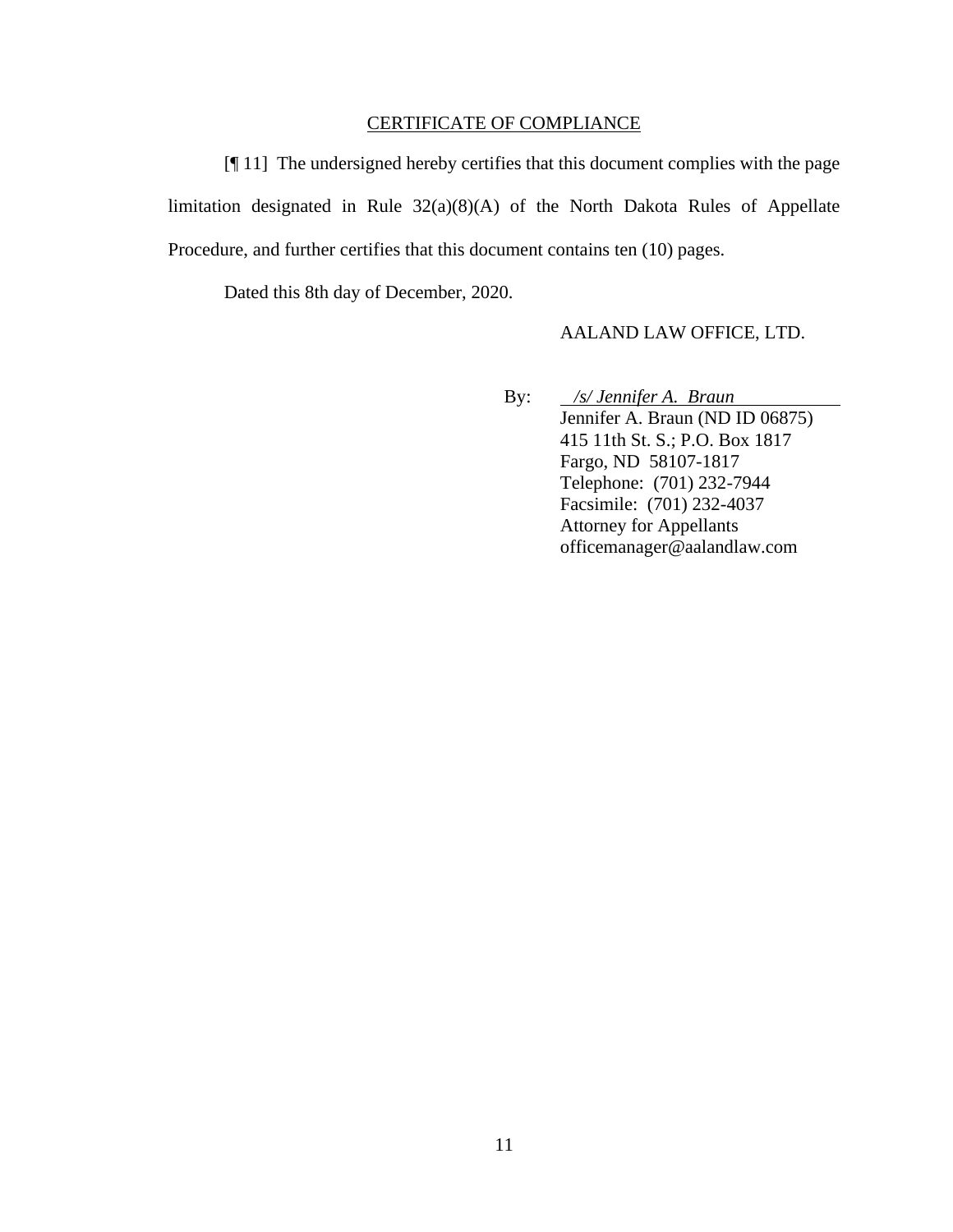#### CERTIFICATE OF SERVICE

[¶ 12] The undersigned hereby certifies that on December 8, 2020, the REPLY BRIEF OF APPELLANT was electronically filed with the Clerk of the North Dakota Supreme Court and was also electronically transmitted to Rob Andrew Stefonowicz, Attorney for Cass County Joint Water Resource District, at the following:

Electronic filing TO: <rstefonowicz@larkinhoffman.com>

Rob Andrew Stefonowicz Larkin Hoffman Daly & Lindgren, Ltd. Attorney for Cass County Joint Water Resource District

Dated this 8th day of December, 2020.

#### AALAND LAW OFFICE, LTD.

By: */s/ Jennifer A. Braun* Jennifer A. Braun (ND ID 06875) 415 11th St. S.; P.O. Box 1817 Fargo, ND 58107-1817 Telephone: (701) 232-7944 Facsimile: (701) 232-4037 Attorney for Appellants officemanager@aalandlaw.com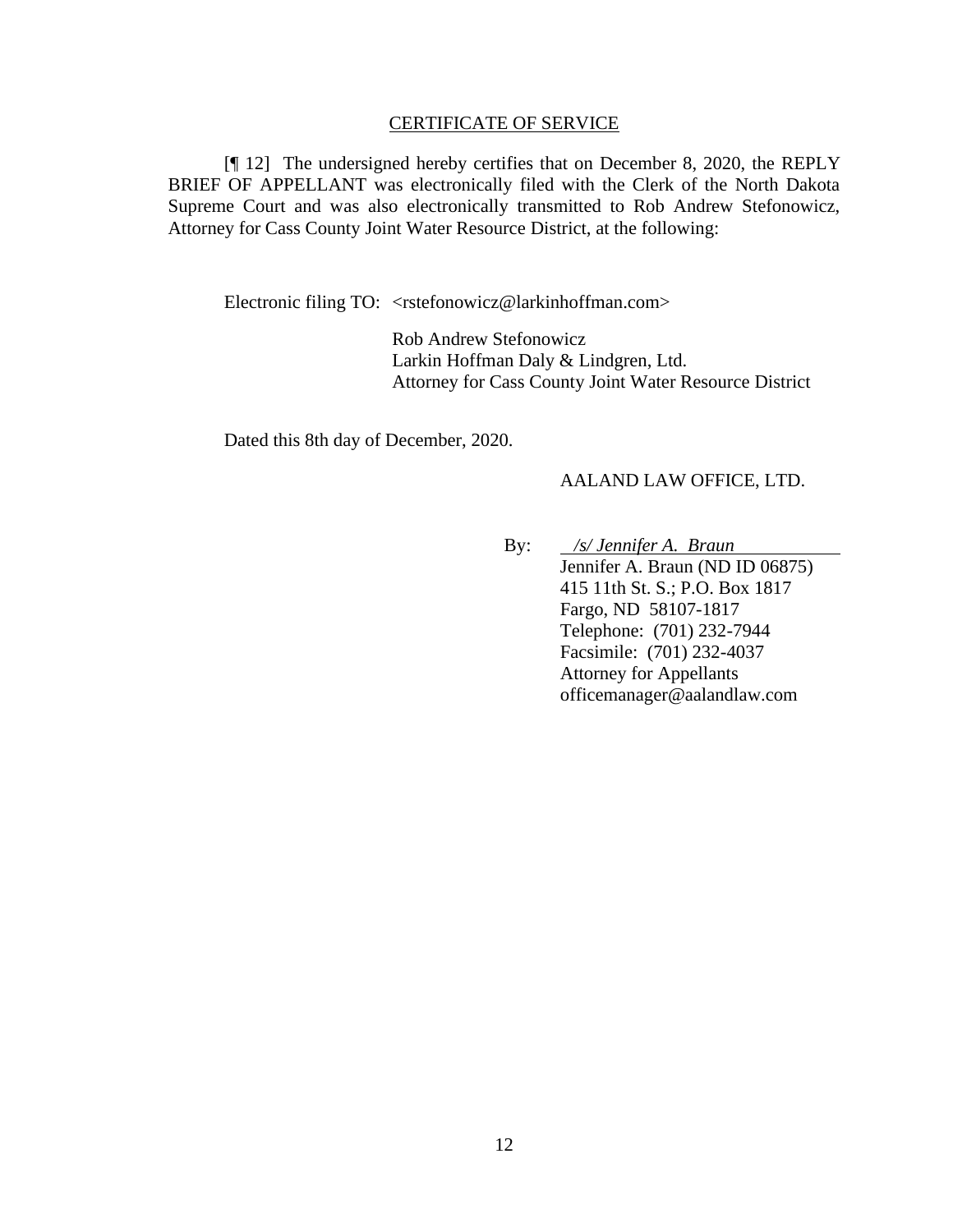#### IN THE SUPREME COURT

# STATE OF NORTH DAKOTA

Cass County Joint Water Resource District,

 $V_{\star}$ 

Plaintiff and Appellee

Cash H. Aaland, Larry W. Bakko, and Penny Cirks,

and

Defendants and Appellants

Richard and Sandra Ihland, Stuart D. Boyer and Patricia J. Boyer, Vance G. Gylland, Thomas Jorgensen, Brent Larson and Timothy Larson, Mary Jo Schmid, Thomas R. Nelson and Michelle Nelson, Jeffrey C. Shipley and Maria Shipley, Patricia A. Rudnick, Dona L. Duffy, Myron Ihland, Carol Sheridan, Marjorie Rieger, Betty Jean Hulne (deceased), Gregory S. Hulne, Jack T. Hulne, Michael J. Hulne, David A. Hulne, Jean M. Johnson, Dorothy A. Stapleton and Laura Aaland.

Defendants and Appellees

Supreme Court No. 20200171

Civil No. 39-2020-CV-00048 (Richland County District Court)

## AFFIDAVIT OF SERVICE BY ELECTRONIC SERVICE

|  |  | STATE OF NORTH DAKOTA |     |
|--|--|-----------------------|-----|
|  |  |                       | )SS |

**COUNTY OF CASS** 

Denise Brinkman, hereby being first duly sworn on oath, does depose and  $[$ say: that she is a citizen of the United States, over the age of eighteen years, and not a party to the above entitled matter.

 $\lambda$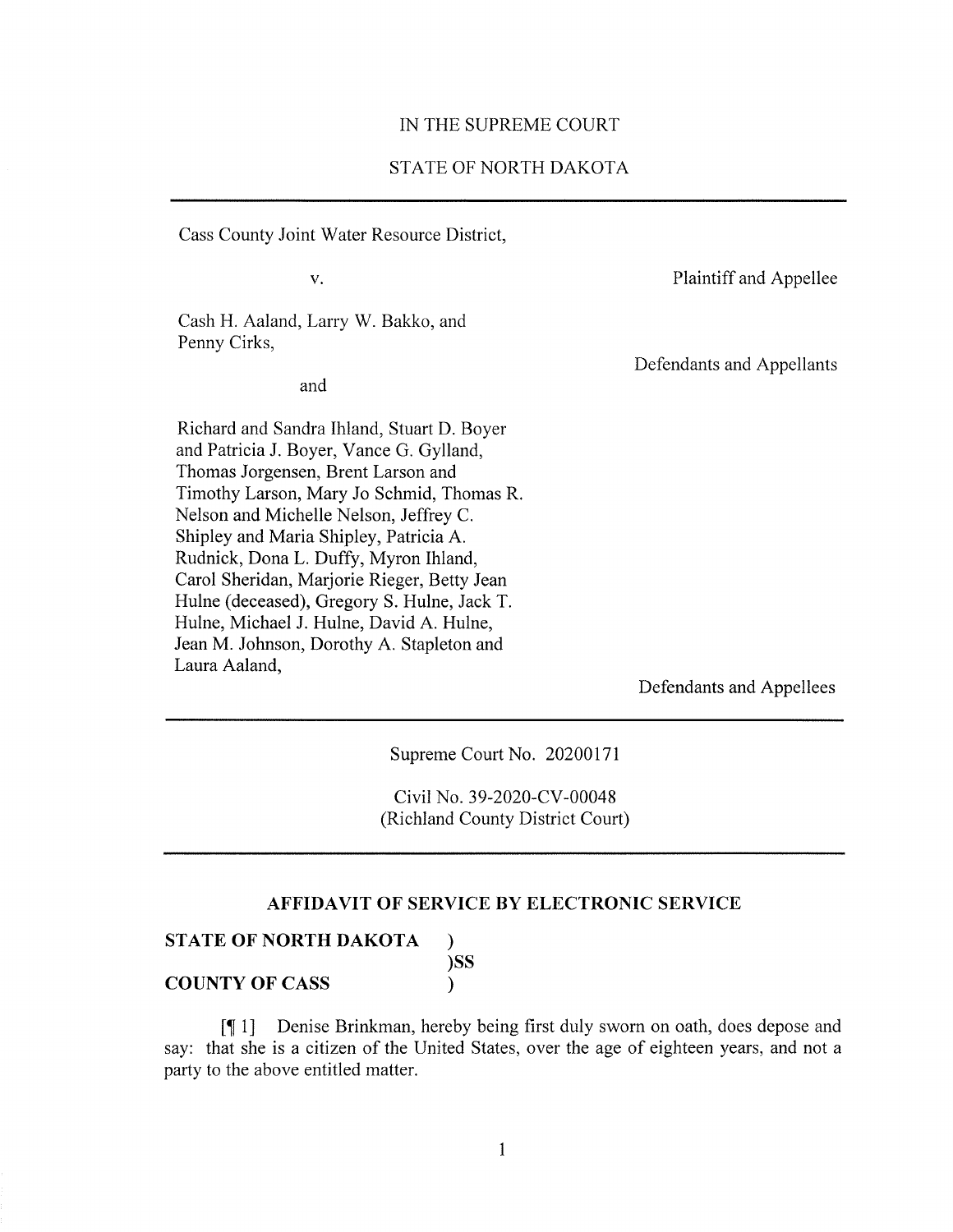[ $\llbracket 2 \rrbracket$  That on the 8<sup>th</sup> day of December, 2020, this affiant served via electronic mail in the City of Fargo, North Dakota, a true and correct copy of the following documents filed in the above captioned action:

## **Reply Brief of Appellant**

That the copy of the above documents were addressed as follows:  $\lceil \P \rceil 3 \rceil$ 

Stuart D. Boyer at stuboyer@outlook.com;

Gregory S. Hulne at  $ghulne@gmail.com$ ;

Sandra Ihland at sihland@rrt.net;

Timothy (Brent) Larson at timothybrentlarson  $\omega$ gmail.com;

Thomas R. Nelson at TNelson@vhfargo.com;

Jeffrey C. Shipley at shipleyjeff1@gmail.com;

Thomas Jorgenson at thomas@bradford-staffing.com

That the above documents were duly sent in accordance with the  $\sqrt{94}$ provisions of the North Dakota Rules of Civil and Appellate Procedure.

Denise Brinkman

Subscribed and sworn to before me this  $\mathcal{L}$  day of December, 2020.

aplelay Notary Public



My Commission Expires: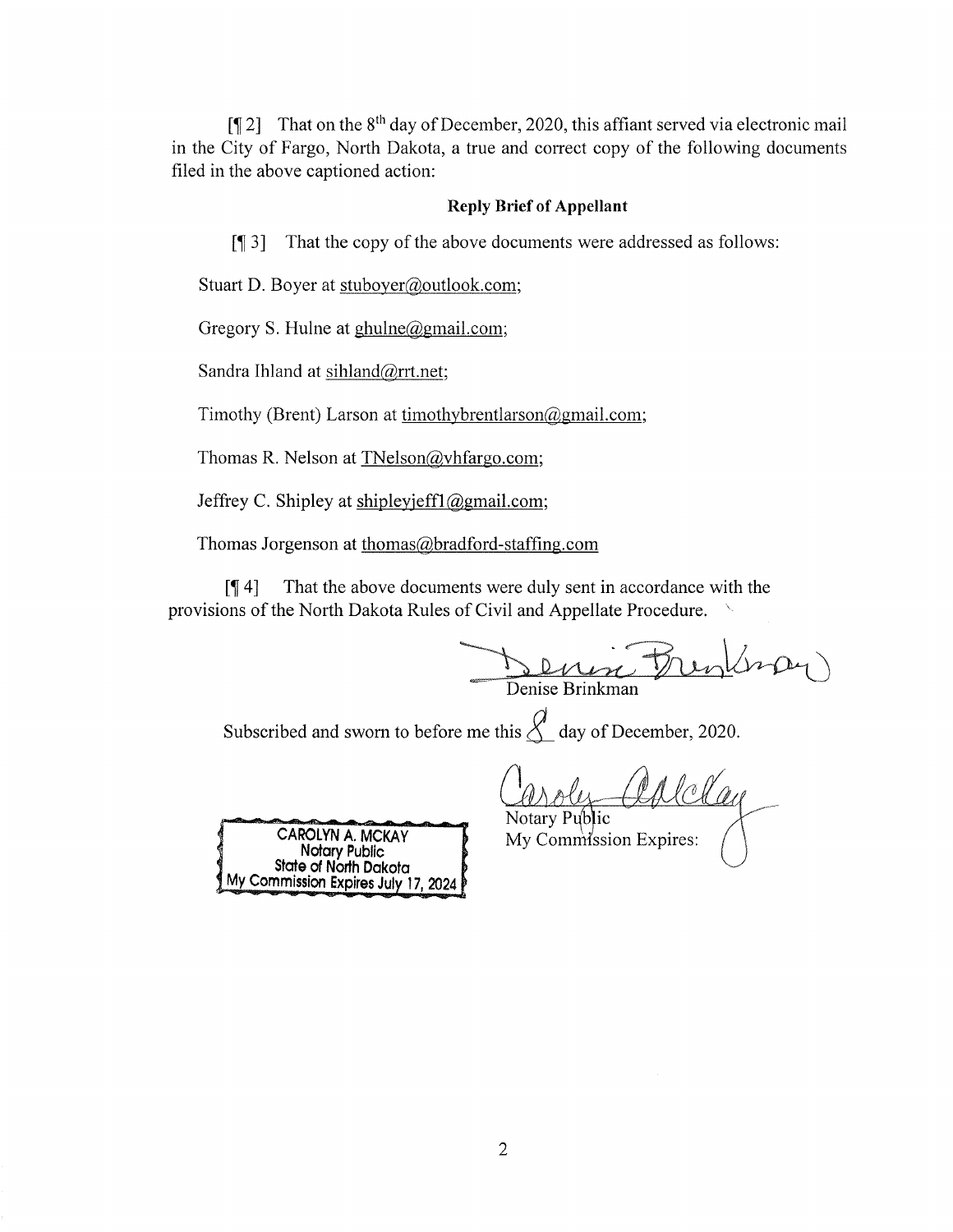#### IN THE SUPREME COURT

# STATE OF NORTH DAKOTA

Cass County Joint Water Resource District,

 $V<sub>1</sub>$ 

Plaintiff and Appellee

Cash H. Aaland, Larry W. Bakko, and Penny Cirks,

and

Defendants and Appellants

Richard and Sandra Ihland, Stuart D. Boyer and Patricia J. Boyer, Vance G. Gylland, Thomas Jorgensen, Brent Larson and Timothy Larson, Mary Jo Schmid, Thomas R. Nelson and Michelle Nelson, Jeffrey C. Shipley and Maria Shipley, Patricia A. Rudnick, Dona L. Duffy, Myron Ihland, Carol Sheridan, Marjorie Rieger, Betty Jean Hulne (deceased), Gregory S. Hulne, Jack T. Hulne, Michael J. Hulne, David A. Hulne, Jean M. Johnson, Dorothy A. Stapleton and Laura Aaland,

Defendants and Appellees

Supreme Court No. 20200171

Civil No. 39-2020-CV-00048 (Richland County District Court)

## **AFFIDAVIT OF SERVICE BY U.S. MAIL**

#### **STATE OF NORTH DAKOTA**

**COUNTY OF CASS** 

 $)$ SS  $\lambda$ 

 $\mathcal{E}$ 

Denise Brinkman, hereby being first duly sworn on oath, does depose and  $\lceil \P 1 \rceil$ say: that she is a citizen of the United States, over the age of eighteen years, and not a party to the above entitled matter.